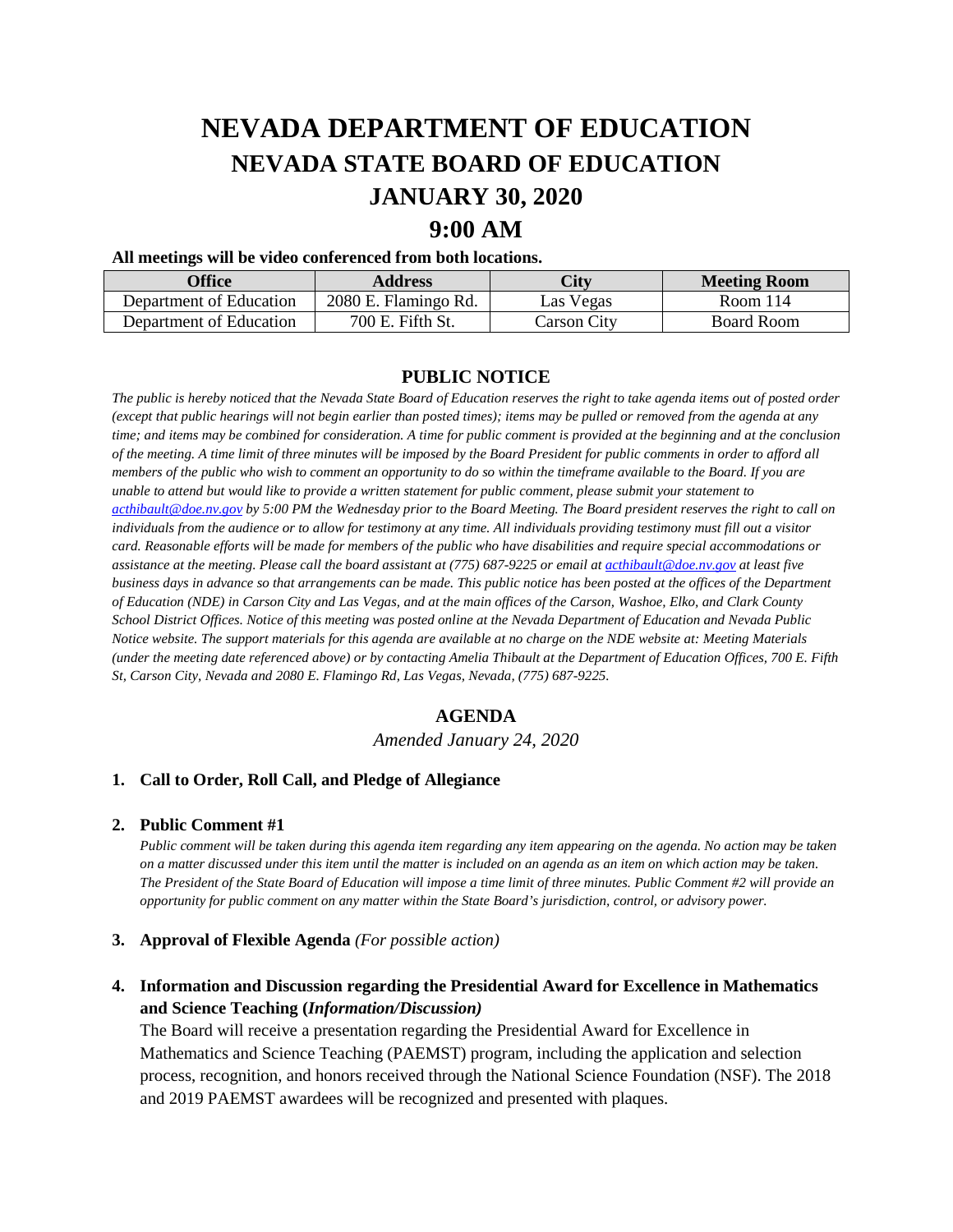- Dr. Heather Crawford-Ferre, Education Programs Professional, Office of Standards and Instructional Support (SIS)
- Andre DeLeon, Education Programs Professional, SIS

# **5. Information and Discussion regarding the United States Senate Youth Program** *(Information/Discussion)*

The Board will receive a presentation regarding the United States Senate Youth Program (USSYP), including the application and selection process. The USSYP 2019 awardees will be recognized.

- Dave Brancamp, Director of Standards and Instructional Support
- Jayne Malorni, Education Programs Professional, SIS

## **6. Superintendent's Report**

- Statewide Listening Tour Update
- Commission on School Funding Update
- NASS Superintendent's Academy
- Silver State Governance Update

## **7. Approval of Consent Agenda**

*Information concerning the following consent agenda items has been provided to Board members for study prior to the meeting. Unless a Board member has a question concerning a particular item and asks that it be withdrawn from the consent list, all items are approved one action.* 

- **a.** Possible Approval of the State Funding for Career and Technical Education Report of Local Activities and Expenditures for FY19
- **b.** Possible Approval of the CTE Course Catalog for the 2020-2021 School Year
- **c.** Possible Approval of Commission on Professional Standards adopted Regulations R076-19 and R090-19
- **d.** Possible Approval of Dual Credit Request from Clark County School District for courses at the Nevada System of Higher Education
- **e.** Possible Approval of Board Minutes
	- **i.** November 14, 2019
	- **ii.** December 12, 2019
- **8. Information and Discussion on the Statewide Plan for the Improvement of Pupils Framework** *(Information/Discussion)*

The Board will receive an update on the 2020 Statewide Plan for the Improvement of Pupils (STIP) Framework.

- Sarah Nick, Management Analyst III, Office of the Superintendent
- Jessica Todtman, Chief Strategy Officer, Office of the Superintendent

## **9. Information and Discussion regarding Nevada Career and Technical Student Organizations (***Information/Discussion)*

The Board will receive a presentation on Nevada Career and Technical Student Organizations, their structure and impact, and an introduction to Career and Technical Education Month.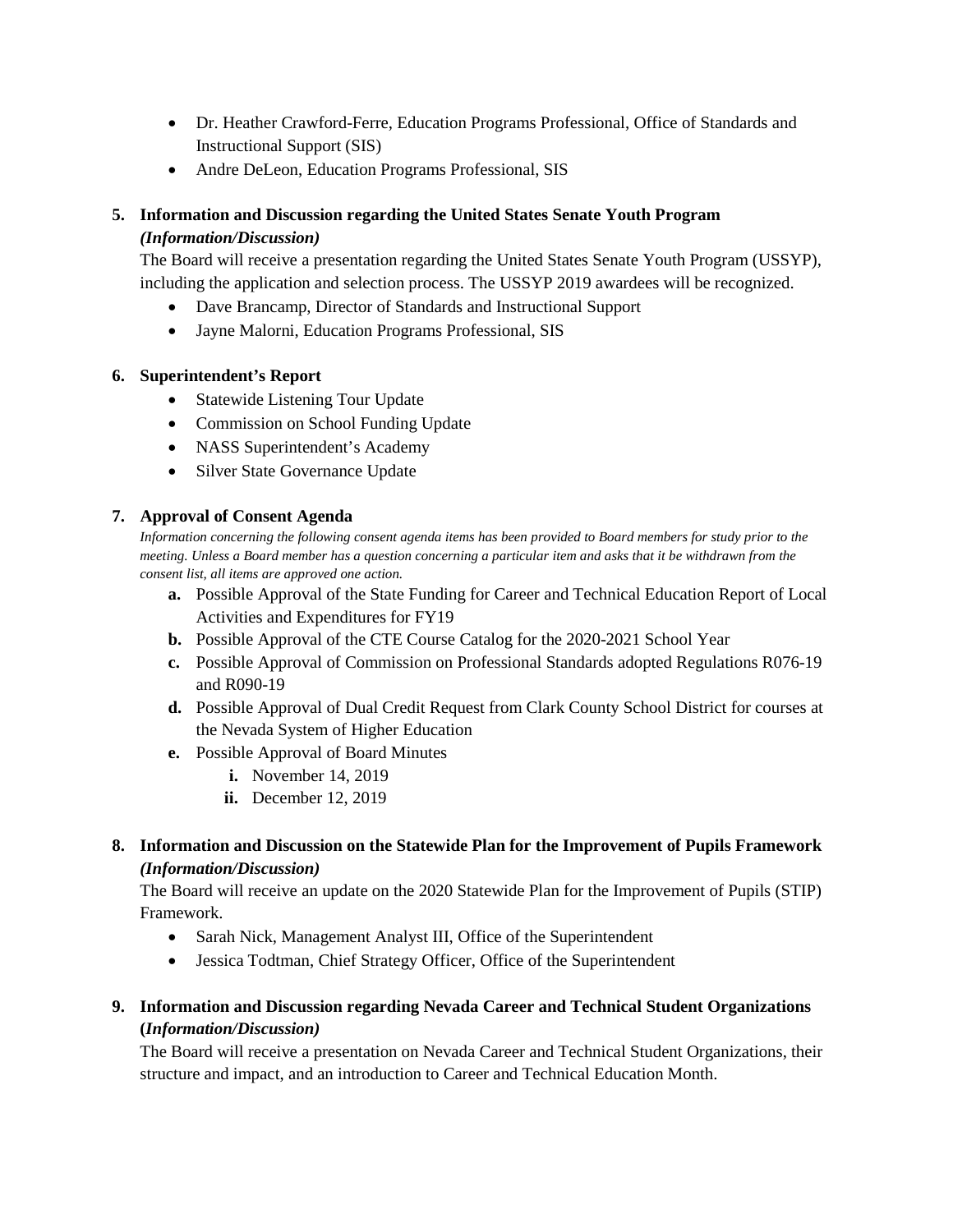- Melissa Scott, Assistant Director, Office of Career Readiness, Adult Learning & Education Options (CRALEO)
- Heather Dye, Nevada State FFA Director

# **10. Information and Discussion regarding a Model Policy on the Prevention of Suicide (***Information/Discussion)*

The Board will receive a presentation on two national best practice guides which meet the requirements of SB 204 (2019) requiring the Department, in consultation with the Office for a Safe and Respectful Learning Environment and the Statewide Program for Suicide Prevention, to develop a model policy on the prevention of suicide in grades 7 to 12, inclusive.

- Christy McGill, Director of the Office for a Safe and Respectful Learning Environment
- Misty Vaughan Allen, Director of the Office of Suicide Prevention

# **11. Information and Discussion on the State Computer Science Education Overview (***Information/Discussion)*

The Board will receive a presentation on Nevada Ready! State Computer Science Education, including Computer Science Education Week, relevant Legislative Bills, State Grants, Equity and Access, Professional Development, Academic Content Standards for Computer Science and Integrated Technology, and Required Computer Education and Technology credits.

- Dave Brancamp, Director of Standards and Instructional Support
- Cindi Chang, Education Programs Professional, SIS

# **12. Information, Discussion, and Possible Action regarding the FY20-21 Allocation Recommendations for the Great Teaching and Leading Fund (***Information/Discussion/for Possible Action)*

The Board will receive a presentation of recommendations for Great Teaching and Leading Fund awards based on FY20/21 priorities previously identified by the Board. Possible action may include awarding of funds.

• KellyLynn Charles, Education Programs Professional, Office of Educator Development and Support

# **13. Information and Discussion on the English Language Development Standards Framework** *(Information/Discussion)*

The Board will receive a presentation on the Nevada English Language Development (ELD) Standards Framework, including an update on the development, content, and plans to disseminate information. These efforts will assist educators in planning and delivering instruction that aligns language development and grade-level academic content to ensure greater access to learning.

- Karl Wilson, Education Programs Supervisor, Office of Student and School Supports (OSSS)
- Dr. Sophia Masewicz, Education Programs Professional, OSSS
- Dr. Kulwadee Axtell, Education Programs Professional, OSSS
- Dr. Diana Walker, K-12 Literacy and English Language Learner Professional Learning Facilitator, Northwest Regional Professional Development Program
- Dr. Sharolyn Pollard-Durodola, Chair of the English Mastery Council & Professor, University of Nevada, Las Vegas